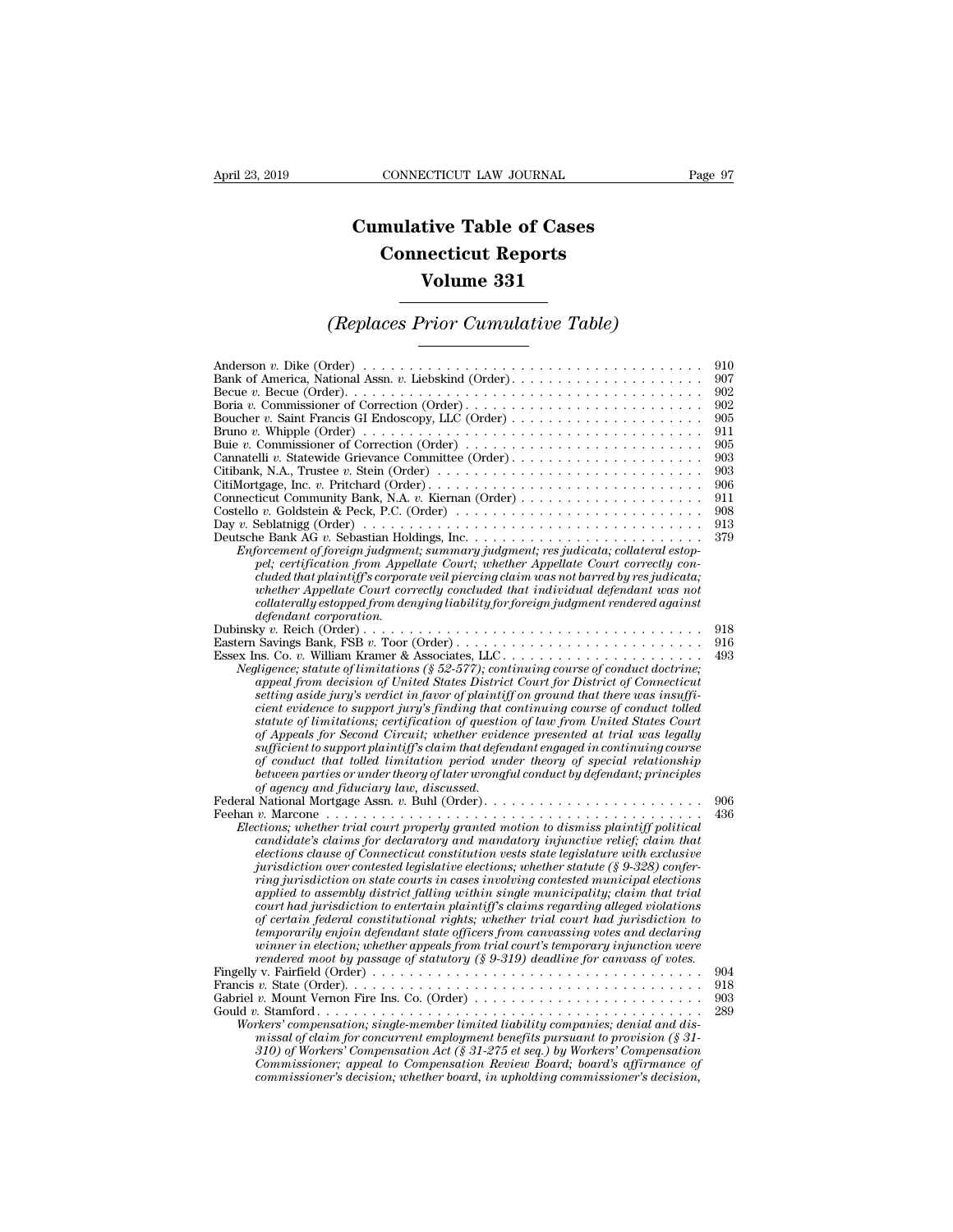| Page 98                 | CONNECTICUT LAW JOURNAL                                                                                                                                                                                                                                                                                                                                                                                                                                                                                                                                                                                                                                                                                                                                                                                                                                                                                                                                                                                                                                                                                                                                                                                                                                                                                                                                                                                                                                                                                                                                                                                                                                                                                                                                                                                                                                                                                                                                                | April 23, 2019                                       |
|-------------------------|------------------------------------------------------------------------------------------------------------------------------------------------------------------------------------------------------------------------------------------------------------------------------------------------------------------------------------------------------------------------------------------------------------------------------------------------------------------------------------------------------------------------------------------------------------------------------------------------------------------------------------------------------------------------------------------------------------------------------------------------------------------------------------------------------------------------------------------------------------------------------------------------------------------------------------------------------------------------------------------------------------------------------------------------------------------------------------------------------------------------------------------------------------------------------------------------------------------------------------------------------------------------------------------------------------------------------------------------------------------------------------------------------------------------------------------------------------------------------------------------------------------------------------------------------------------------------------------------------------------------------------------------------------------------------------------------------------------------------------------------------------------------------------------------------------------------------------------------------------------------------------------------------------------------------------------------------------------------|------------------------------------------------------|
| sation Fund, discussed. | properly reasoned that, because limited liability company of which plaintiff was<br>only member allegedly did not maintain appropriate corporate formalities, its<br>status as limited liability company had to be disregarded; whether chairman of<br>Workers' Compensation Commission had authority to adopt conclusive presump-<br>tion that members of single-member limited liability companies are not their<br>employees for purposes of act; whether board incorrectly concluded that plaintiff<br>was not employee of limited liability company and, therefore, was not entitled<br>to concurrent employment benefits pursuant to $\S 31-310$ .<br>Probate appeal; whether trial court properly dismissed plaintiff's appeal from Probate<br>Court's denial of motion to dismiss guardianship proceedings; whether Probate<br>Court had jurisdiction to monitor or approve use of money from September 11th<br>Victim Compensation Fund previously paid to plaintiff as representative payee<br>for benefit of minor child; history and purpose of September 11th Victim Compen-<br>Action seeking, inter alia, damages and injunctive relief pursuant to federal statute<br>$(42 \text{ U.S.C. } $ 1983)$ ; alleged taking of property in violation of federal and state<br>constitutions; motion to dismiss; motion for summary judgment; certification<br>from Appellate Court; whether Appellate Court improperly upheld trial court's<br>dismissal of plaintiff's § 1983 claims for lack of subject matter jurisdiction on<br>ground that plaintiff was required but failed to exhaust state administrative<br>remedies prior to bringing § 1983 claims in state court; reviewability of alterna-<br>tive ground for affirming Appellate Court's judgment that plaintiff's takings<br>claims were not ripe for judicial review because there purportedly had not been<br>final administrative decision; Laurel Park, Inc. v. Pac (194 Conn. 677) and Pet | 904<br>912<br>385<br>909<br>901<br>917<br>904<br>404 |
|                         | v. Dept. of Health Services (207 Conn. 346), to extent they held that exhaustion<br>of state administrative remedies is jurisdictional prerequisite to filing of $\S$ 1983<br>action for injunctive relief, overruled; this court's conclusion in Port Clinton Associ-<br>ates v. Board of Selectmen (217 Conn. 588) that lack of final administrative decision<br>in § 1983 action alleging unlawful taking is jurisdictional defect that may be raised<br>for first time on appeal, abandoned.<br>Margarita O. v. Irazu (Order) $\ldots \ldots \ldots \ldots \ldots \ldots \ldots \ldots \ldots \ldots \ldots \ldots \ldots$<br>McClain v. Commissioner of Correction (Order)                                                                                                                                                                                                                                                                                                                                                                                                                                                                                                                                                                                                                                                                                                                                                                                                                                                                                                                                                                                                                                                                                                                                                                                                                                                                                        | 908<br>914                                           |
| liability costs.        | Mosby v. Board of Education (Order) $\dots \dots \dots \dots \dots \dots \dots \dots \dots \dots \dots \dots$<br>Raspberry Junction Holding, LLC v. Southeastern Connecticut Water Authority<br>Negligence; summary judgment; claim that defendant water authority, as municipal<br>corporation engaged in proprietary function, was not immune from liability<br>and had no authority, express or implied, to promulgate rules limiting its liability<br>for negligence; claim that, if defendant had such authority, rule limiting liability<br>would not be reasonable exercise of authority because defendant was not subject<br>to regulations that might otherwise circumscribe its ability to set rates to cover                                                                                                                                                                                                                                                                                                                                                                                                                                                                                                                                                                                                                                                                                                                                                                                                                                                                                                                                                                                                                                                                                                                                                                                                                                                | 917<br>364                                           |
|                         | Wrongful death action pursuant to statute (§ 52-555) against defendant manufactur-<br>ers, distributors, and sellers of semiautomatic rifle used in school shooting; claim<br>that defendants negligently entrusted to civilian consumers assault rifle that is<br>suitable for use only by military and law enforcement personnel; claim that<br>defendants violated Connecticut Unfair Trade Practices Act (CUTPA) (§ 42-110a<br>et seq.) through sale or wrongful marketing of rifle; motion to strike plaintiffs'<br>complaint; claim that all of plaintiffs' claims were barred by Protection of Lawful<br>Commerce in Arms Act (PLCAA) (15 U.S.C. §§ 7901 through 7903 [2012]);<br>whether trial court correctly concluded that plaintiffs did not plead legally suffi-<br>cient cause of action based on negligent entrustment under state common law;<br>whether trial court improperly struck plaintiffs' claims under CUTPA on ground<br>that plaintiffs lacked standing because they were third-party victims who did not                                                                                                                                                                                                                                                                                                                                                                                                                                                                                                                                                                                                                                                                                                                                                                                                                                                                                                                                   | 901<br>915<br>912<br>53                              |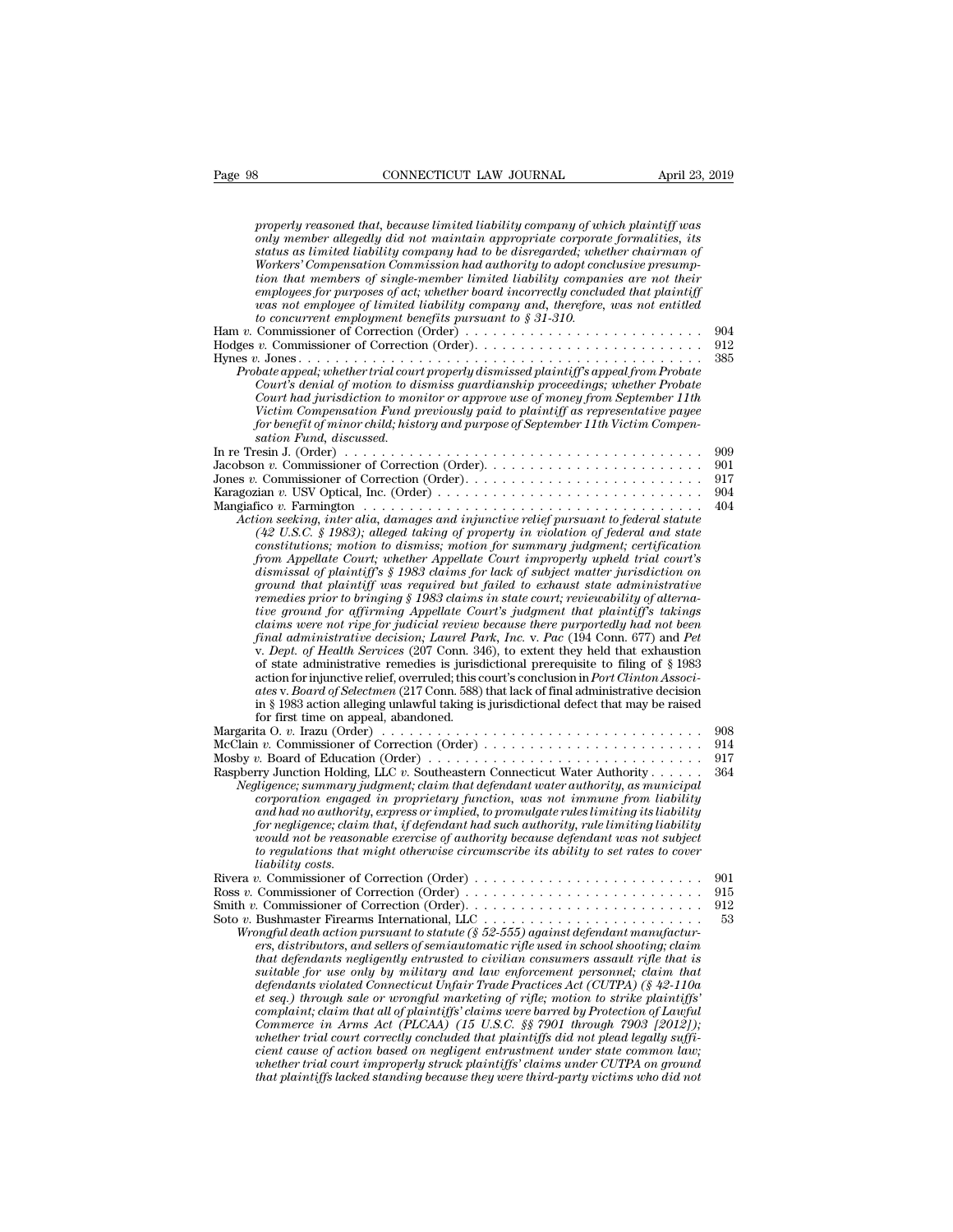*have consumer or commercial relationship with defendants; claim that prudential connection is a concerned relationship with defendants; claim that prudential*<br>*concerns supported restriction of CUTPA standing to persons who have directonerns supported restriction of CUTPA standing to persons who have business relationship with alleged wrongdoer; whether statute of limitations a*<br> **a** *applicable to wrongful defendants; claim that prudential*<br> *abve consumer or commercial relationship with defendants; claim that prudential*<br> *concerns supported restriction of CUTPA standing to persons who have thave consumer or commercial relationship with defendants; claim that prudential concerns supported restriction of CUTPA standing to persons who have direct business relationship with alleged wrongdoer; whether statute of CUTPA violationship with defendants; claim that prudential*<br>concerns supported restriction of CUTPA standing to persons who have direct<br>business relationship with alleged wrongdoer; whether statute of limitations<br>applicab *that are consumer or commercial relationship with defendants; claim that prudential concerns supported restriction of CUTPA standing to persons who have direct business relationship with alleged wrongdoer; whether statute* have consumer or commercial relationship with defendants; claim that prudential<br>concerns supported restriction of CUTPA standing to persons who have direct<br>business relationship with alleged wrongdoer; whether statute of l *concerns supported restriction of CUTPA standing to persons who have direct*<br>business relationship with alleged wrongdoer; whether statute of limitations<br>applicable to curongful death claims or whether statute of limitati *business relationship with alleged wrongdoer; whether statute of limitations applicable to wrongful death claims or whether statute of limitations applicable to CUTPA violation; whether plaintiffs' wrongful death claims p applicable to wrongful death claims or whether statute of limitations applicable to CUTPA claims applied to cause of action for wrongful death predicated on theory clumply death claims predicated on theory that any sale o mentially to compare the consection of the connection of the control and mean predicated on theory that any sale of military style assault weapons, such as rifle in a specificated on theory sented unfair trade practice we CUTPA violation; whether plaintiffs' wrongful death claims predicated on theory*<br>that any sale of military style assault weapons, such as rifle in question, repre-<br>sented unfair trade practice were time barred; whether pl *that any sale of multary style assault weapons, such as rifle in question, represented unfair trade practice were time barred; whether plaintiffs' wrongful death claims predicated on theory that defendants violated CUTPA inted unfanr trade practice were time barred; whether plaintiffs' wrongful death* claims predicated on theory that defendants violated CUTPA by advertising and marketing rifle in unethical, oppressive, immoral, and unscru *claims predicated on theory that defendants violated CUTPA by advertising and* marketing rifle in unethical, oppressive, immoral, and unscrupulous manner were time barred; claim, as alternative ground for affirming trial marketing rifle in unethical, oppressive, immoral, and unscrupulous manner<br>were time barred; claim, as alternative grownd for affirming trial court's judg-<br>ment, that exclusivity provision of Connecticut Product Liability *CUTPA by marketing provision of Connecticut Product Liability Act (§ 52-572n*  $[a]$ ) barred plaintiffs' CUTPA claims that were predicated on defendants' allegedly  $u$ ) barred plaintiffs' CUTPA claims that were predicated o ment, that exclusivity provision of Connecticut Product Liability Act (§ 52-572n)<br>
[a]) barred plaintiffs' CUTPA claims that were predicated on defendants' allegedly<br>
wrongful advertising and marketing of rifle; whether pe *fal) barred planntiffs'* CUTPA claims that were predicated on defendants' allegedly<br>wrongful advertising and marketing of rifle; whether personal injuries resulting<br>in death that are alleged to have resulted directly from *that firearms manufacturer or seller whether personal injuries resulting*<br>in death that are alleged to have resulted directly from wrongful advertising<br>and marketing practices are cognizable under CUTPA; whether PLCAA bar *in death that are alleged to have resulted directly from wrongful advertising*<br>and marketing practices are cognizable under CUTPA; whether PLCAA barred<br>plaintiffs' wrongful death claims predicated on theory that defendant and marketing practices are cognizable under CUTPA; whether PLCAA barred<br>plaintiffs' wrongful death claims predicated on theory that defendants violated<br>CUTPA by marketing rifle in question to civilians for criminal purpos planntyfs' wrongful death claims predicated on theory that defendants violated<br>*CUTPA by marketing rifle in question to civilians for criminal purposes; whether*<br>firial court correctly concluded that CUTPA, as applied to p *Precelly concluded that CUTPA, as applied to plaintiffs' allegations,* the trial court correctly concluded that CUTPA, as applied to plaintiffs' allegations, fell within PLCAA's "predicate" exception to immunity for civil *constrain transmass manufacturer or seller within PLCAA's "predicate" exception to immunity for civil actions alleging that firearms manufacturer or seller knowingly violated state or federal statute "applicable" to "sale postal within PLCAA's "predicate" exception to immunity for civil actions alleging*<br>that firearms manufacturer or seller knowingly violated state or federal statute<br>"applicable" to "sale or marketing" of firearms, and vio *applicable"* to "sale or marketing" of firearms, and violation was proximate cause of harm for which relief was sought; review of text of predicate exception and legislative history of PLCAA to determine whether Congress *"applicable" to "sale or marketing" of firearms, and violation was proximate* cause of harm for which relief was sought; review of text of predicate exception and legislative history of PLCAA io determine whether Congress *cause of harm for which relief was sought; review of text of predicate exception*<br>and legislative history of PLCAA to determine whether Congress intended to<br>preclude actions alleging that firearms manufacturer or seller v and legislative history of PLCAA to determine whether Congress intended to<br>preclude actions alleging that firearms manufacturer or seller violated state<br>consumer protection laws by promoting its firearms for illegal, crimi preclude actions alleging that firearms manufacturer or seller violated state<br>consumer protection laws by promoting its firearms for illegal, criminal pur-<br>poses; whether CUTPA qualified as predicate statute under PLCAA in *consumer protection taws by promoting its firearms for illegal, criminal pur-*<br>poses; whether CUTPA qualified as predicate statute under PLCAA insofar as it<br>applied to wrongful advertising and marketing claims; whether co poses; whether CUTPA qualified as predicate statute under PLCAA insofar as it applied to wrongful advertising and marketing claims; whether congressional statement of findings and purposes set forth in PLCAA tent support f *applied to wrongful advertising and statement of findings and purposes court's conclusion that Congress did wrongful advertising and marketing construing statute of general applicable would lead to absurd results; whether* State *v.* Berrior *order)* and parposes set form an PLCAA was leader plaintiffs'<br>wrongful advertising and marketing claims brought pursuant to CUTPA; whether<br>construing statute of general applicability such as CUTPA to be Fourts countries and compress and more than 1 EXA to be predicate patternal and more constraing and marketing claims brought pursuant to CUTPA; whether constraing statute of general applicability such as CUTPA to be predic *Burglary; lawerissing una marketing catins orough pursuant to CUTA, whether*<br> *Burglary; larceny; whether extrinsic indicia of congressional intent*<br> *Burglary; larceny; conspiracy; attempt; criminal mischief; criminal tr sional dead to absurd results; whether extrinsic indicia of congressional intent*<br>supported conclusion that CUTPA, as applied to plaintiffs' claims, qualified as<br>predicate statute under PLCAA.

| would lead to absura results, whether extrinsic indicial of congressional intent<br>supported conclusion that CUTPA, as applied to plaintiffs' claims, qualified as<br>predicate statute under PLCAA.                                                                                                                                                                                                                                                                                                                                                                                                                                                                                                                                                                                                                              |            |
|------------------------------------------------------------------------------------------------------------------------------------------------------------------------------------------------------------------------------------------------------------------------------------------------------------------------------------------------------------------------------------------------------------------------------------------------------------------------------------------------------------------------------------------------------------------------------------------------------------------------------------------------------------------------------------------------------------------------------------------------------------------------------------------------------------------------------------|------------|
| State v. Berrios (Order). $\dots \dots \dots \dots \dots \dots \dots \dots \dots \dots \dots \dots \dots \dots \dots \dots$<br>Burglary; larceny; conspiracy; attempt; criminal mischief; criminal trover; posses-<br>sion of burglar tools; motions to suppress; motion to dismiss; whether trial court<br>properly granted motion to dismiss on basis of its conclusion that state obtained<br>defendant's prospective and historical cell phone data from his telecommunica-<br>tions carrier in violation of statute ([Rev. to 2009] § 54-47aa); application of<br>fourth amendment principles relating to disclosure of certain cell phone data set<br>forth in United States Supreme Court's decision in Carpenter v. United States (138)<br>S. Ct. 2206), discussed; whether suppression of cell phone data was appropriate | 917<br>258 |
| remedy when records were obtained in violation of defendant's fourth amendment<br>rights and in violation of $\S 54-47$ as; whether good faith exception to exclusionary<br>rule was applicable to unconstitutional disclosure of historical cell phone data;<br>whether trial court correctly determined that state failed to meet its burden of<br>proving that inevitable discovery doctrine was applicable, under facts of case,<br>to witness' statement to police and potential trial testimony implicating defendant<br>in charged crimes.                                                                                                                                                                                                                                                                                  | 910        |
| Attempt to commit murder; certification from Appellate Court; sufficiency of evi-<br>dence; whether Appellate Court properly construed substantial step subdivision<br>of attempt statute (§ 53a-49 [a] [2]) to require inquiry to focus on what already<br>has been done rather than on what remains to be done to complete the substantive<br>crime in determining whether defendant's conduct constituted substantial step<br>in course of conduct planned to culminate in his commission of murder.                                                                                                                                                                                                                                                                                                                            | 913<br>1   |
| Criminal possession of pistol; carrying pistol without permit; conditional plea of<br>nolo contendere; claim that trial court improperly denied defendant's motion to<br>suppress hand qun that gave rise to charges against defendant; whether anony-                                                                                                                                                                                                                                                                                                                                                                                                                                                                                                                                                                             | 239        |